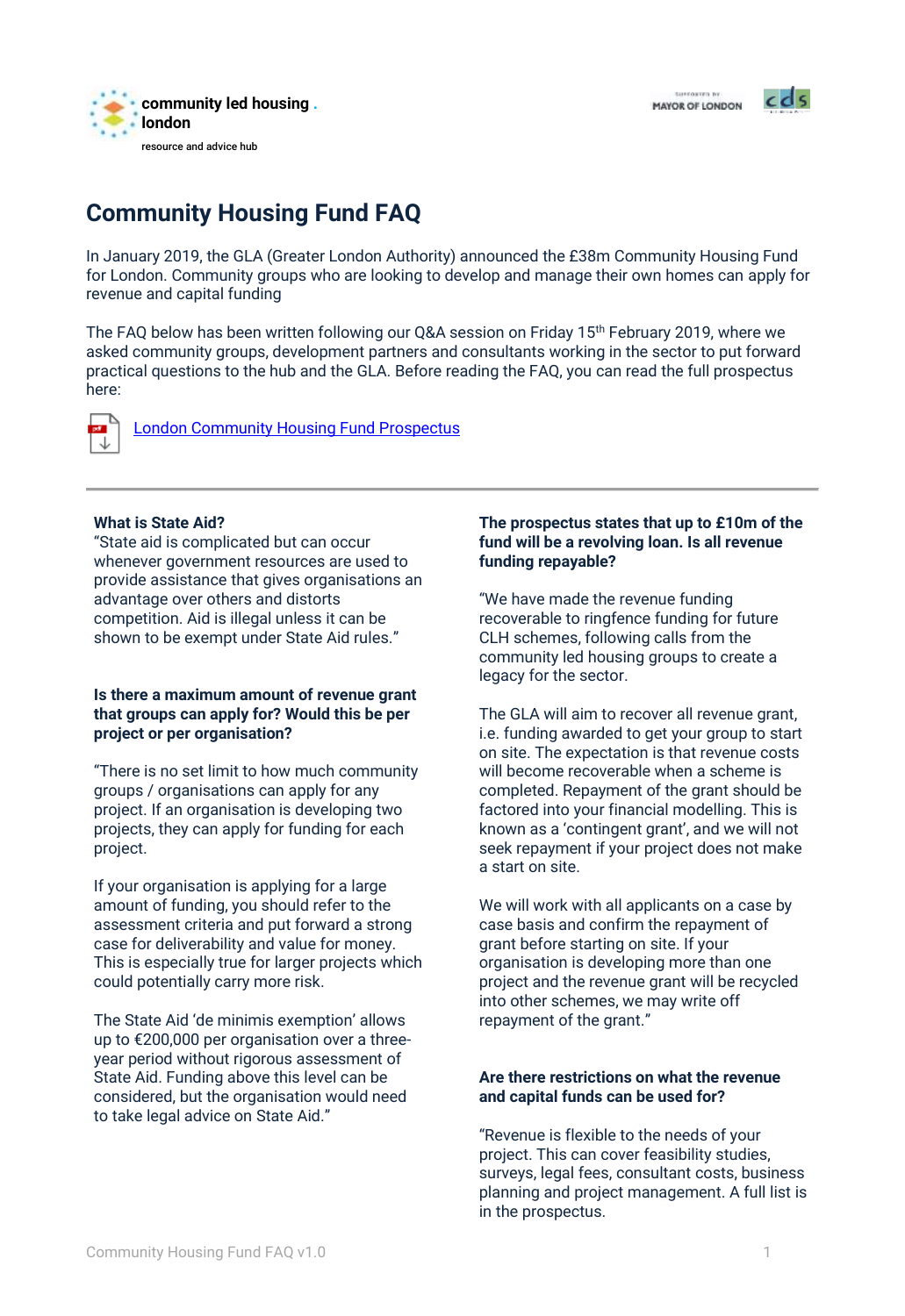Capital grant should directly fund viability gaps on the delivery of new affordable homes and be linked to a particular project. It cannot be used for marketing or organisational business costs."

#### **How much of the development costs can be covered by the capital grant? Do the GLA expect a percentage of match funding?**

"There is no fixed percentage of match funding the GLA are looking for. However, we will support schemes by 'filling the gap', where other funding is not available, rather than funding schemes in full.

The application form asks for information about other sources of funding. We are more likely to fund applications with, or seeking, funding from other sources, whether grant or loan, under the value for money and deliverability criteria.

It's useful to note that the fixed grant rate route requires less assessment and provides more certainty to the applicant and the GLA. If applying through the negotiated grant route, the percentage of other funding will be taken into greater consideration."

## **Many projects rely on volunteer and pro bono support. Will 'sweat equity' be recognised by the Hub when assessing applications for grants?**

"Though it might be difficult to put a monetary value to 'sweat equity', volunteer time and probono professional work can push your project along and help to bring development costs down. If this support means your project has a greater chance of success, it will score highly on deliverability and value for money."

## **What is the definition of non-low cost rented? Is it a particular tenure or threshold percentage of market rent? Does low-cost home ownership include shared ownership, shared equity and discounted market sale?**

"The preference for this funding is the Mayor's own affordable products. These are:

- Low cost rent social rent level or London Affordable Rent
- 'Intermediate' includes shared ownership or London Living Rent

However, the GLA does recognise there is a need for a variety of affordability products and communities are in the best position to define what is affordable in their local areas. The GLA will therefore consider shared equity, discounted market sale and other rental offers. It will however be essential that the community demonstrate why it is affordable and how it will be protected in perpetuity."

## **To apply for capital grant, groups and organisations will have to be an 'investment partner'. How can new organisations approach the qualifying questions around track record and risk?**

"The GLA recognises that new organisations may struggle to meet investment partner requirements. This will not be used as an assessment criteria to award the funding.

New organisations should see this as an opportunity to undertake due diligence work in parallel to applying for grant and approach their plans in a different way.

If your organisation is only looking to develop one scheme, the GLA may consider awarding 'provisional' investment partner status."

# **CLH Organisations who are the landlord of low-cost rented homes will have to become a Registered Provider. How do you become an RP and what are the regulatory implications?**

"Registered Provider status is to ensure landlords of low-cost rented homes are properly governed, financially viable and that tenants are protected. The status is secured through the Regulator of Social Housing.

CLH organisations should be registered by the time the homes are occupied. We recognise that the application process for RP status can be difficult for new organisations and the Community Led Homes alliance are talking to the Regulator to make the process easier.

Community Led Homes have recently announced funding of up to £10k for groups looking to become a registered provider, to support applications to the Regulator of Social Housing and getting the paperwork in place."